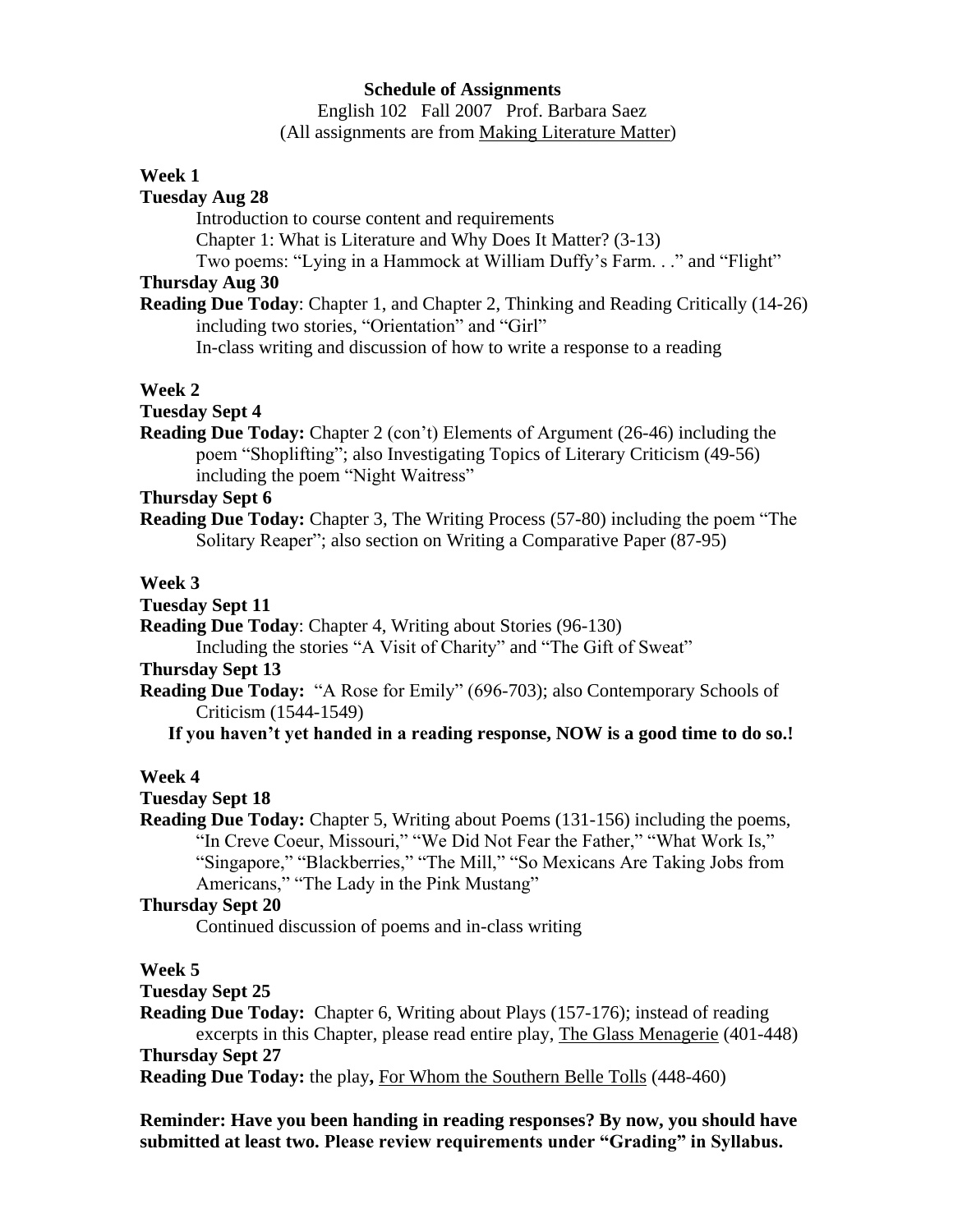**Week 6**

**Tuesday Oct 2:**

**Reading Due Today:** Chapter 16, Doing Justice (1105-1129) including the story, "The Lesson"; also read the memoir "No Name Woman" (1154-1163)

**Thursday Oct 4**

**Reading Due Today:** Chapter 16, Doing Justice, He Said/She Said poems (1177-1182)

**Writing Due Today:** Write a statement where you list and describe two topics you are considering for your first essay. Topics must address any of the literature we have read up to last Thursday. Be sure to specify which works of literature you will address; try to explain why these works interested you and what it is that you would really like to explore more fully. Try to develop a preliminary thesis for at least one of these topics.

**Week 7**

**Tuesday Oct 9** 

**Writing Due Today: Draft of Essay 1 due for in-class peer review**

(Rereading pages 69 to 74 before writing draft would be helpful.)

**Thursday Oct 11** 

**Writing Due Today: Revised draft of essay to be submitted** with peer reviews and a one-paragraph typed statement explaining what you chose to revise and why. **In-class review for mid-term**

# **Week 8**

# **Tuesday Oct 16 Mid-term Exam**

Essays drafts returned with suggestions for further revision

# **Thursday Oct 18**

**Reading Due Today:** Chapter 13, Living in Families, Reconciling with Fathers (313- 319) including the poems "forgiving my father," "Those Winter Sundays,"

"My Papa's Waltz," "Father from Asia"

**Writing Due Today: Final Revised Draft of Essay 1 submitted for grading Last day to submit a reading response to be counted as one of four for first half of semester**

**Week 9**

# **Tuesday Oct 23**

**Reading Due Today: :** Chapter 13 (con't) Mothers and Daughters (339-355), including the stories "I Stand Here Ironing," "Two Kinds"; also read "Trifles" (995-1007) and Contemporary Schools of Criticism (1544-1549)

**Thursday Oct 25** 

- **Reading Due Today** Siblings in Conflict (363-400) including "The Rich Brother" and "Sonny's Blues"
- **Writing Due Today:** Write a paragraph describing your idea for your next paper which can be about any of the literature covered between Oct. 2 and Oct. 25

**Week 10**

**Tuesday Oct 30 Reading Due Today:** A Family's Dreams (484-571) including A Raisin in the Sun **Thursday Nov. 1**  A Raisin in the Sun con't